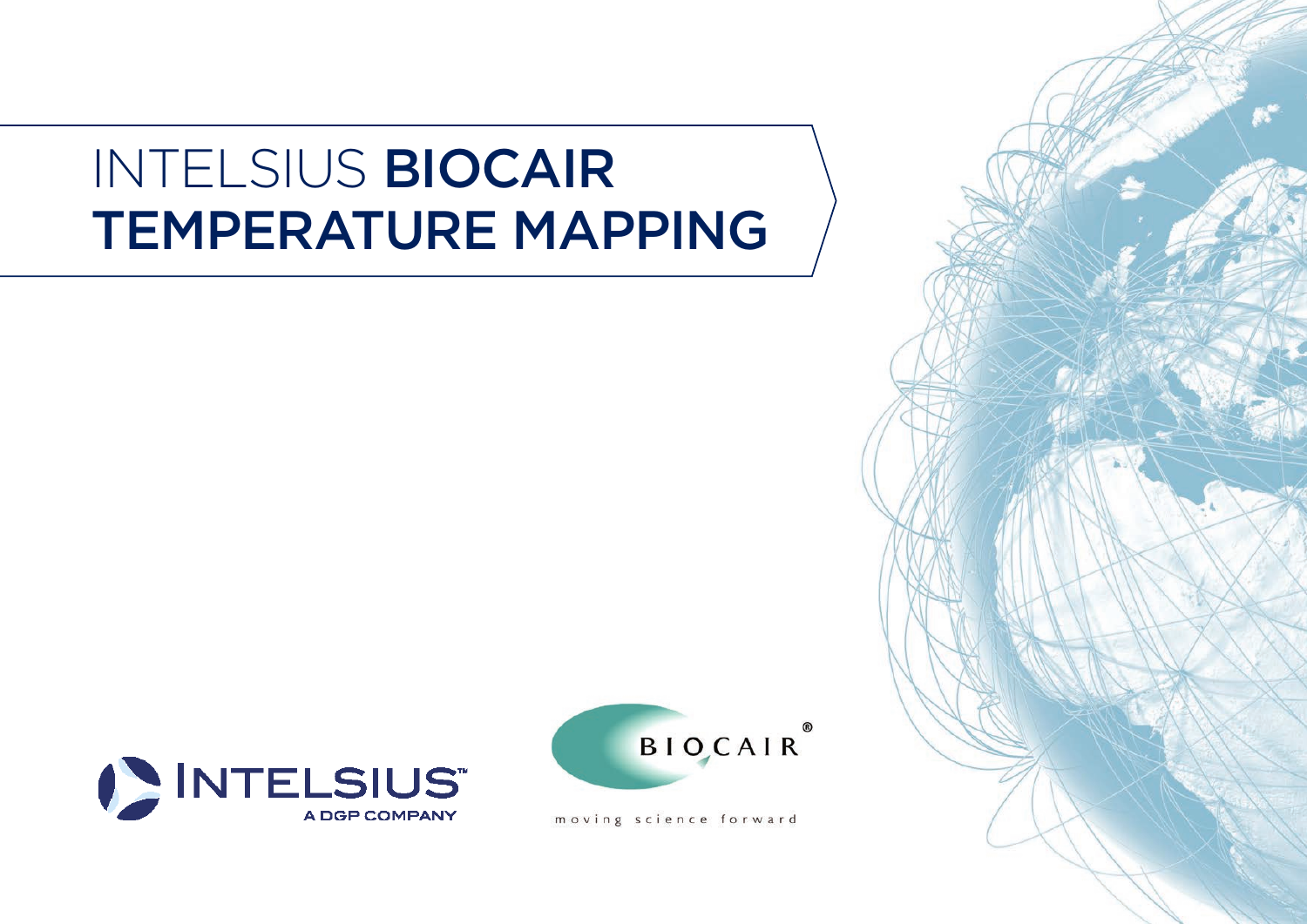# BACKGROUND

**Biocair is an international logistics company that provides a specialist courier service for clinical trials, research and development and dangerous goods. The storage temperature of the sample being transported can be critical and needs to be maintained during transport to prevent degradation.** 

In many cases passive temperature control is more favourable than active temperature control. This may be due to the size of shipments i.e. smaller shipments mean less space is used in a large vehicle, or are to be sent by cargo aircraft. In both these cases, correct preparation of the packaging is essential to ensure these delicate and often expensive payloads reach their destination in the correct state.

Temperature mapping exercises can be carried out to ensure that storage areas used in the cold chain provide the desired temperature conditions both consistently and uniformly throughout the space. Risk factors such as proximity to doors, south facing external walls and proximity to air conditioning units, can all have an impact on the temperatures experienced by the products being transported.



#### **Objectives**

- To ensure Biocair is fully GDP (good distribution practice) compliant across four different storage temperatures
- To show that Biocair prepare their packaging in a consistent and controlled manner, in line with their quality standards
- To ensure transparency with customers when Biocair is transporting its sensitive payloads

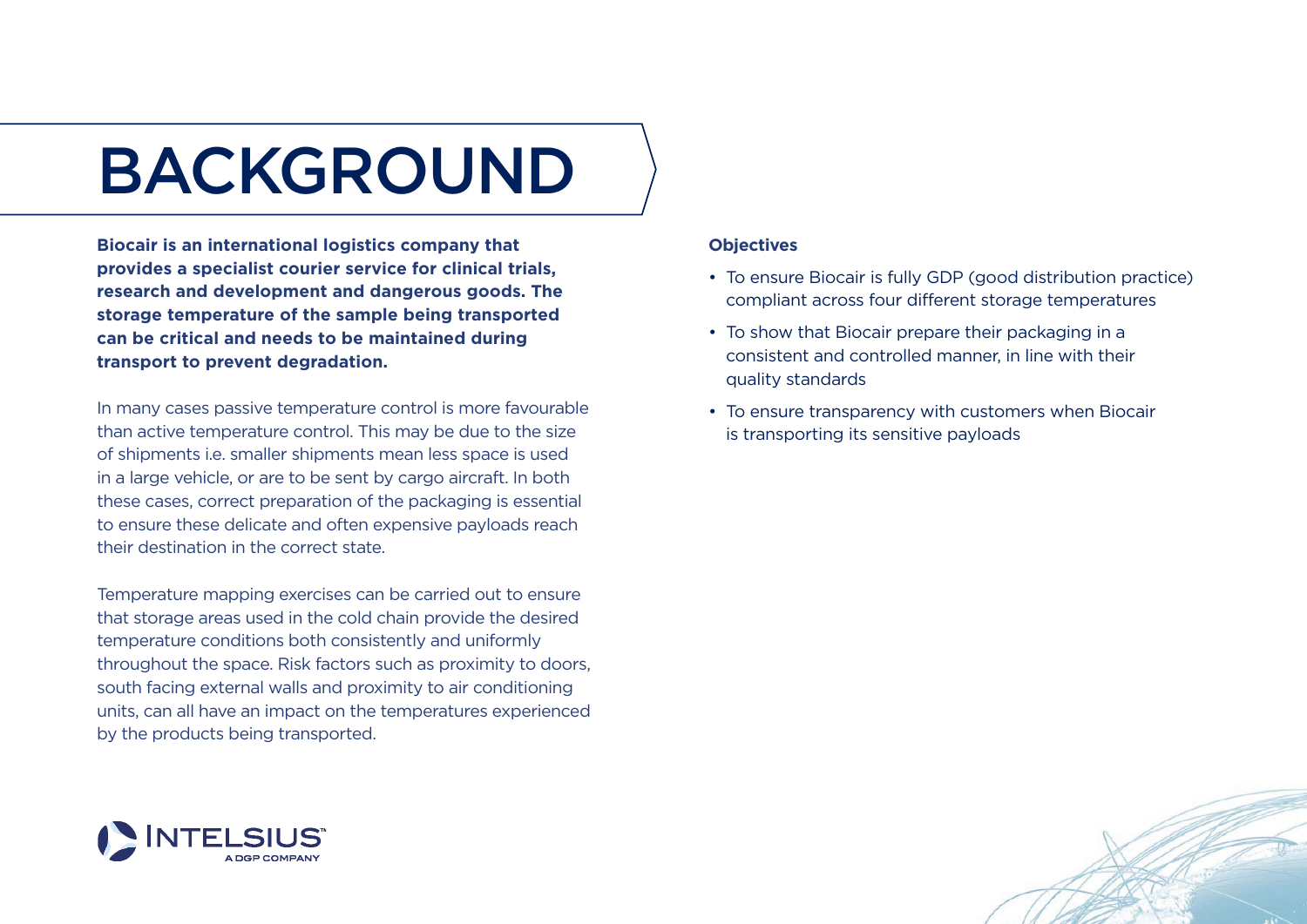# APPROACH

**Intelsius was asked to map four separate temperature controlled storage areas: +22°C, 2-8°C Fridge, -20°C and -30°C.**

Biocair provided photographs, dimensions and the layout of the temperature controlled rooms, including the location of shelving and placement of the coolers. This information was required to assess the heatflow and risk areas of each storage area and helped determine the placement of the loggers, with emphasis being placed on where products were stored for the mapping process.

Intelsius visited Biocair to install and start the loggers. Biocair were left with logs for each room to record when these temperature controlled spaces were opened and closed, to help explain temperature fluctuations when analysing the results.

Each data logger was individually calibrated to a traceable standard to ensure the results of the mapping exercise were accurate.



Two mapping exercises were carried out consecutively:

**Operational Qualification** – the rooms were used as normal for a period of three days. Products were stored and removed as required under normal working conditions. This was to give an indication of the effect of door opening and closing on temperature stability, the impact of the removal of products and the addition of unconditioned, ambient product into environments. Where possible the load was kept at approximately half capacity.

**Full Load Qualification** - the storage areas were loaded to full capacity with unconditioned, ambient product and the storage areas were left for a period of three days to assess the impact of large amounts of ambient product on the temperature.

Throughout the mapping study, Biocair implemented a room log for each storage area. This was used to detail the time and date of any personnel using the area – whether for storage or removal of products or for temperature monitoring purposes.

By cross-referencing any deviations from normal temperature seen in the results, with the data from the room logs, Intelsius was able to study how the usage of the room affected the temperatures. This enabled Intelsius to assess the efficiency of the storage areas for their prescribed use.

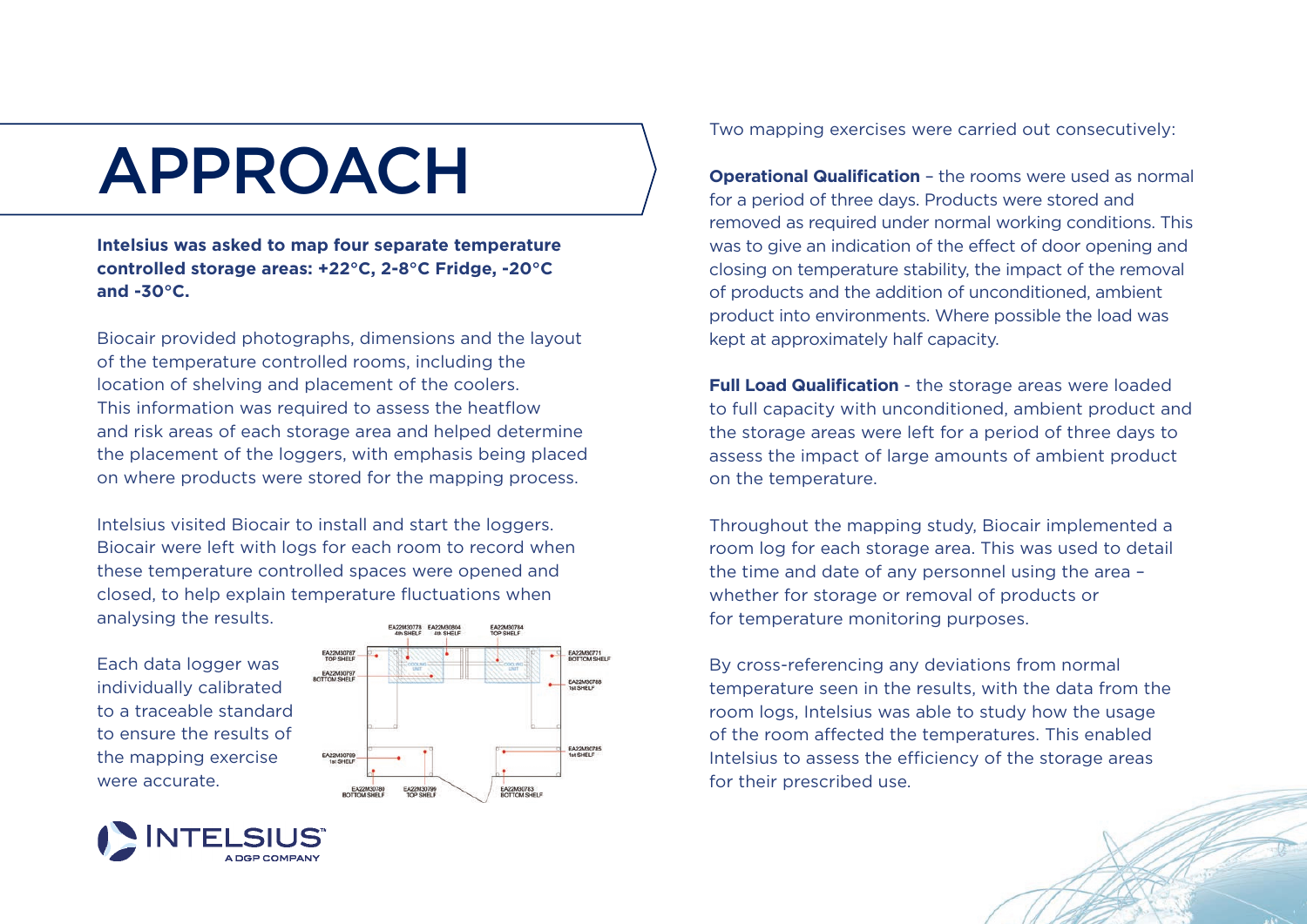### RESULTS

**Once the study was complete, all data loggers were returned to Intelsius for analysis. The results enabled Intelsius to give a detailed report for each storage area.** 

Each report included:

- A description of the work undertaken
- The risk areas identified
- Graphical results
- Tabulated results
- A detailed analysis comparing any deviations to the information provided in the room log

Intelsuis concluded that all four rooms were compliant and maintained the temperatures required during both mapping exercises and a certificate of calibration was issued for each room.

Biocair has since been audited, the mapping was concluded, and the auditor was suitably impressed with the test reports and calibration certificates, which were provided.

Biocair is now looking to roll this out to its other distribution centres in the UK, America and Asia.



"We chose Intelsius because they are a respected company within the temperature controlled shipping market and have a reputation built on transportation compliance. I had full faith in the service and protocol that Intelsius was providing. There was very little disruption to our day-to-day running of the business whilst the mapping was being undertaken."

"Intelsius analysed the data and provided a full write up of the procedures for the mapping of the fridge, +22°C room, 2-8°C fridge, -20°C freezer and -30°C freezer. I was very impressed at the transparency of the information that Intelsius provided me with, including all the raw data, even for the logger, which showed anomalous results."

Mark Hollingdale, Cool Chain & Warehouse Manager, Biocair